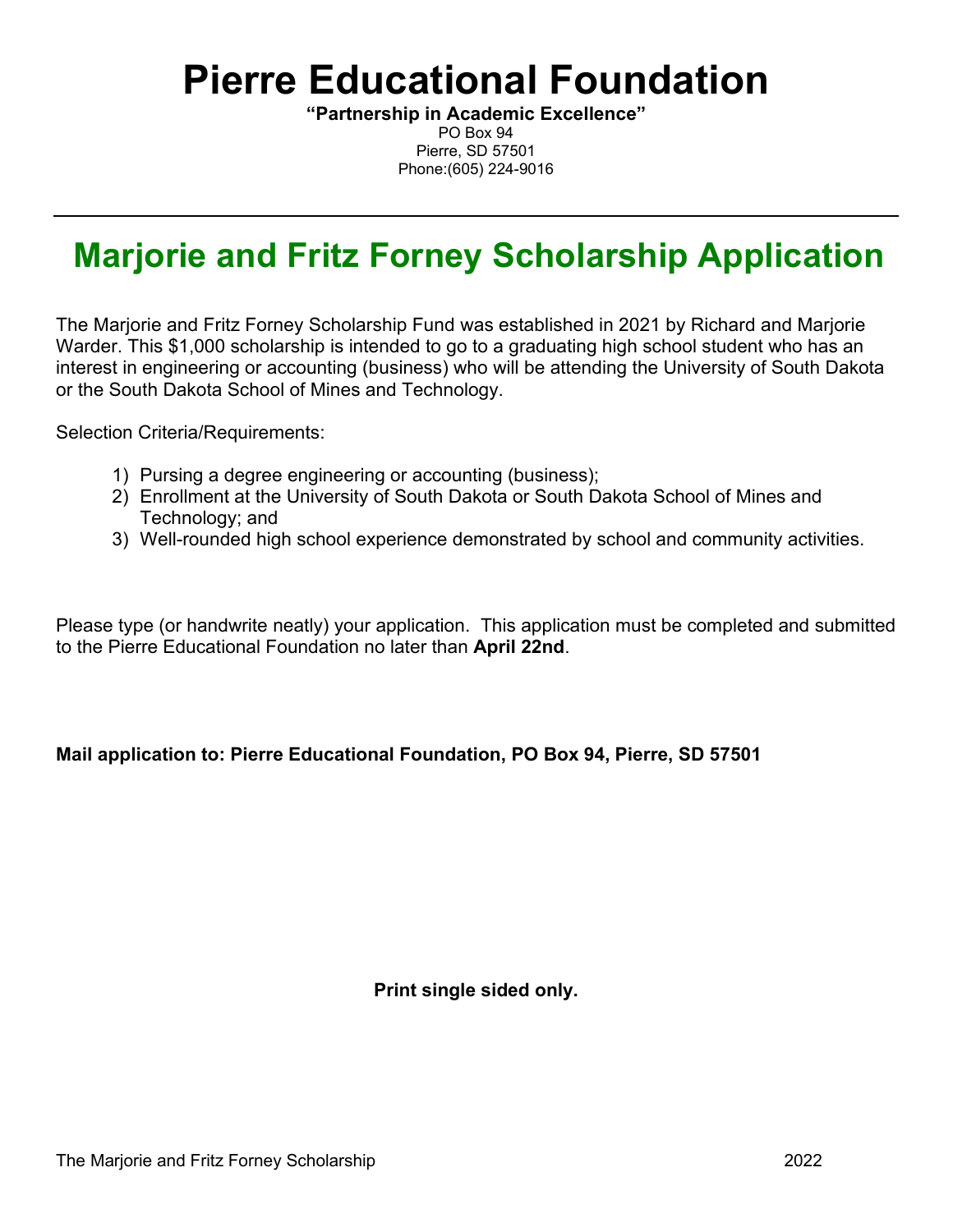### **Marjorie and Fritz Forney Scholarship Application**

|                                                     | Parent's Address: <u>Committee Committee and Committee Committee and Committee and Committee and Committee and Committee and Committee and Committee and Committee and Committee and Committee and Committee and Committee and C</u> |
|-----------------------------------------------------|--------------------------------------------------------------------------------------------------------------------------------------------------------------------------------------------------------------------------------------|
|                                                     |                                                                                                                                                                                                                                      |
| GPA: _________________                              | Class Rank: ______________________________                                                                                                                                                                                           |
|                                                     | Name of college/university or technical/vocational school that you are planning to attend, if known:                                                                                                                                 |
| Area of focus planned for post-secondary education: |                                                                                                                                                                                                                                      |
|                                                     |                                                                                                                                                                                                                                      |

In addition to the questions below, attach the following to your application:

Copy of your high school transcript, including class rank. Unofficial transcript is acceptable.

Two letters of recommendation. Recommendation letters should not be from family members. Only one letter of recommendation can be from school faculty or coaching staff. Other sources of recommendation could be church members, extracurricular contacts, or an employer. Letters should be addressed to the Pierre Educational Foundation Scholarship Selection Committee and must reference the name of the student and the scholarship.

**Please answer the questions thoughtfully and thoroughly. If you need additional space, please attach additional sheets. Your complete answers are appreciated to assist the scholarship committee with their selection.** 

**Print single sided only.**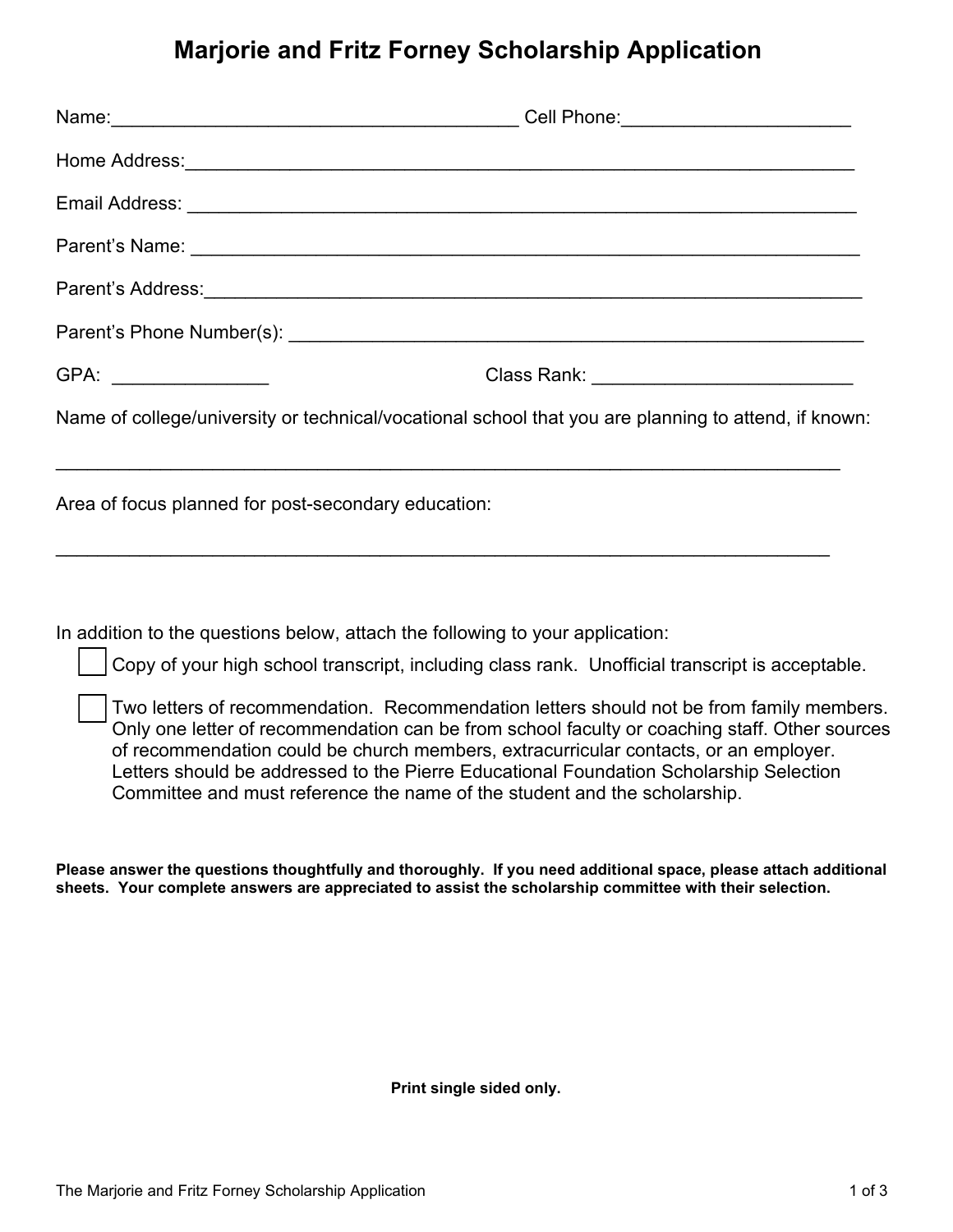**Name\_\_\_\_\_\_\_\_\_\_\_\_\_\_\_\_\_\_\_\_\_\_\_\_\_\_\_\_\_\_\_\_\_**

**1. Post-Graduation Education Plans** (Please state your plans for after graduation).

#### **2. Goals**

(Describe your goals and what you have done in the past and intend to do in the future to achieve your goals. Include any obstacles or challenges that you had while working to achieve the goals you have set for yourself).

#### **3. School Activities**

(Please list your school-based activities. These activities might include offices, positions, years of membership, including both school and extra-curricular activities. Include any awards and/or recognition received and special accomplishments in this area).

#### **4. Community Activities**

(Please list your community activities. These activities might include church activities, servant leadership, volunteering, scouting, etc. Include any awards and/or recognition received and special accomplishments in this area).